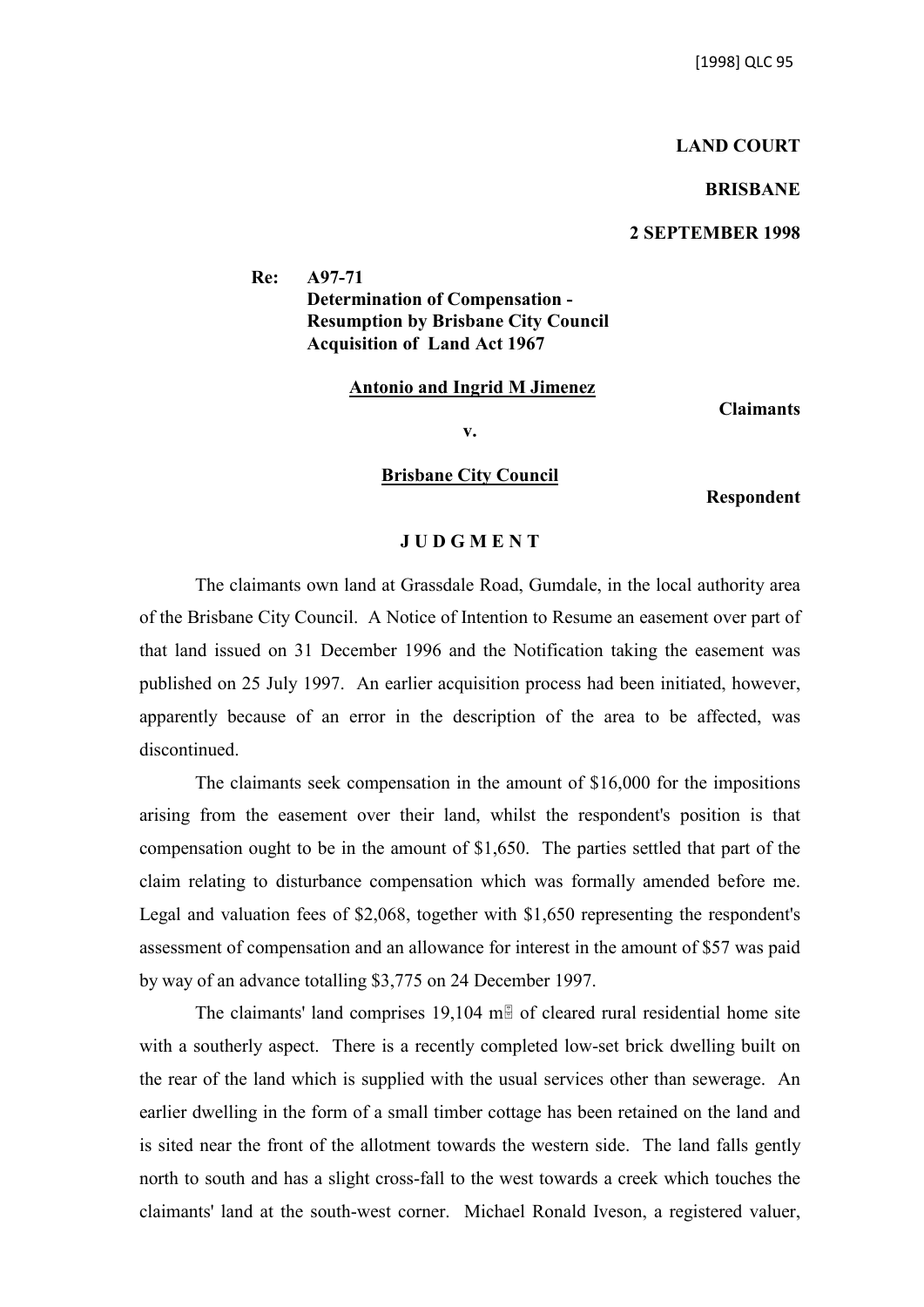provided a written valuation in support of the claimants' contended figure, whilst Graeme John Bertenshaw, also a registered valuer, provided a valuation report in support of the respondent's case.

The easement published as part of the Notification in the Government Gazette is probably in a standard form used by the respondent and in summary provides in its terms for works in excess of that actually carried out to date. The easement relevantly provides for the grantee, the Brisbane City Council, to "lay, construct and thereafter forever to use and maintain on, over, through or under the land described in the schedule hereto ... drains, pipes, conduits and channels including open cut drains and channels, rainwater conduits and pipes and covered and uncovered drains for the passage or conveyance of rainwater and together with all associated drainage and stormwater runoff and all manholes, manhole chambers, inlets for the purpose of obtaining free and uninterrupted access to the said drains, pipes, conduits and channels, manholes, manhole chambers, inlets, equipment and fittings from the surface of the said land and for the purposes of changing the size and number of operating, inspecting, patrolling, altering, removing, replacing, reconstructing and/or repairing the said drains … to enter upon and to go, pass and repass over, along and under the said land … and free right at all times and from time to the time to the uninterrupted flow of rainwater and associated drainage and stormwater run-off … without (1) any obstruction … (2) any ponding of waters caused by or consequent upon (a) any use to which the said land may be put, or (b) the erection, raising, making, placing or suffering to stand or to remain of any building, fence, wall, structure … paving or vegetation (except grass which is kept properly mown at all times) or thing whatsoever upon the said land, or (c) any alteration in level or gradient of the said land or any change to the surface of the said land or to the natural or artificial features of the said land which contain or direct or assist in containing or directing the flow of stormwater drainage over the said land along and within a defined course, other than as is or are permitted in writing by the said Council … ." The Council may remove any structure or vegetation placed on the easement area without its permission. It may, in turn, alter the grade of the easement area and has extensive powers of entry for the carrying out of works.

The natural watercourse which crosses the south-west corner of the claimants' land in what Mr Iveson called a "nominal" way, travels under Grassdale Road. The City Council demolished and removed a timber bridge on Grassdale Road and replaced it with three rows of concrete culverts. The culvert crowns were laid on a reinforced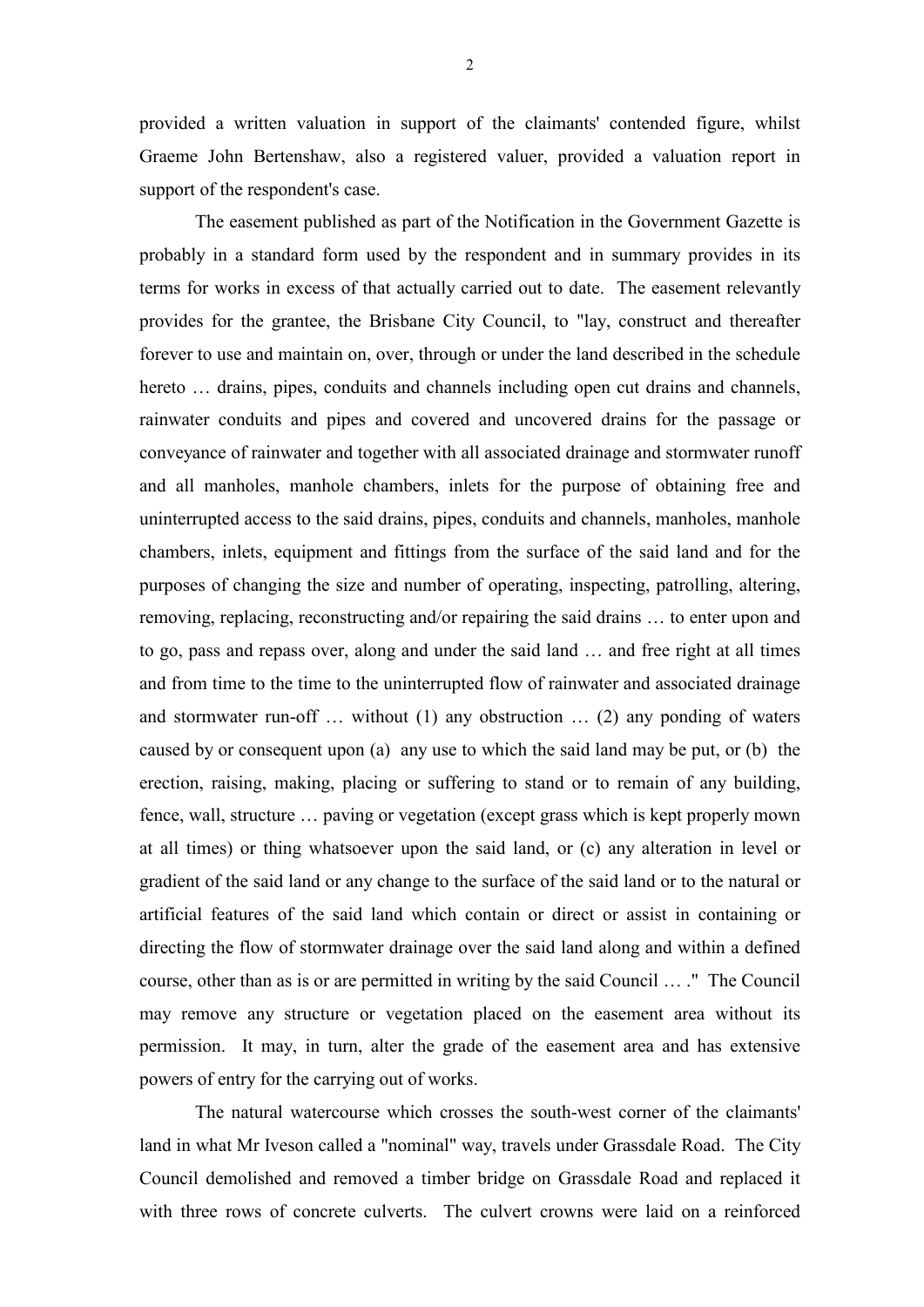concrete slab and wing walls were constructed by stone pitching. Concrete aprons were then constructed upstream and downstream and a concrete apron was then constructed extending approximately 4 metres into the Jimenez property, necessitating the acquisition of the easement. The easement itself covers an area of  $1,269$  m. approximately triangular in shape with a frontage to Grassdale Road of 31.9 metres and a depth along the western boundary of the claimants' land of about 73.48 metres. The front boundary of the claimants' land has a length of about 100 metres so the easement as surveyed occupies a little less than one-third of that frontage.

Mr Iveson's approach was to value the land as it was before the resumption without the easement encumbrance and then to reduce that value in the manner that I discuss in detail below, on the basis of the easement being in place. In both his "before" and "after" valuations he proceeded on the notional basis that there was no house on the land. His "before" value was \$247,000, whilst Mr Bertenshaw said that the unencumbered value was \$245,000, though each valuer, I must say, arrived at their respective figures in different ways. Mr Iveson said the land was worth \$12.95 per m before the resumption, whilst Mr Bertenshaw employed what is often called the "site" value approach. I discuss this difference in methodology below.

In deciding how much to reduce the "before" value, having regard to the encumbrance of the easement, Mr Iveson continued with the use of the price per  $m_{\mathbb{F}}$ approach in considering some land sales that he had researched. His approach, described generally, was that by comparing a sale with an easement with two sales without easements he discerned a depreciation of land value for land encumbered by an easement in each of two separate case studies. He expressed that depreciation as a percentage in each case then settled upon a factor of 6.5% which he then applied to the "before" value of \$12.95 per m<sub>il</sub> that he had placed on the claimants' land. He therefore depreciated the land value at 85 cents per m $\overline{B}$  for the whole of the land, that is \$16,000 overall.

In his case study called "Easement 1" Mr Iveson referred to three sale properties. The first of these (265 Boston Road) sold in September 1995 for \$180,000. The sale land was vacant, had an area of  $10,120$  m $\overline{\phantom{1}}$  and had a stormwater easement across the front of the block and down one side exiting at the rear. After deducting \$750 for a building pad constructed on the land at the time of purchase, Mr Iveson calculated a value for the land at \$17.71 per m $\mathbb{B}$ . Number 553 London Road sold in December 1995 for \$187,000. This land was said by Mr Iveson in his written valuation to have been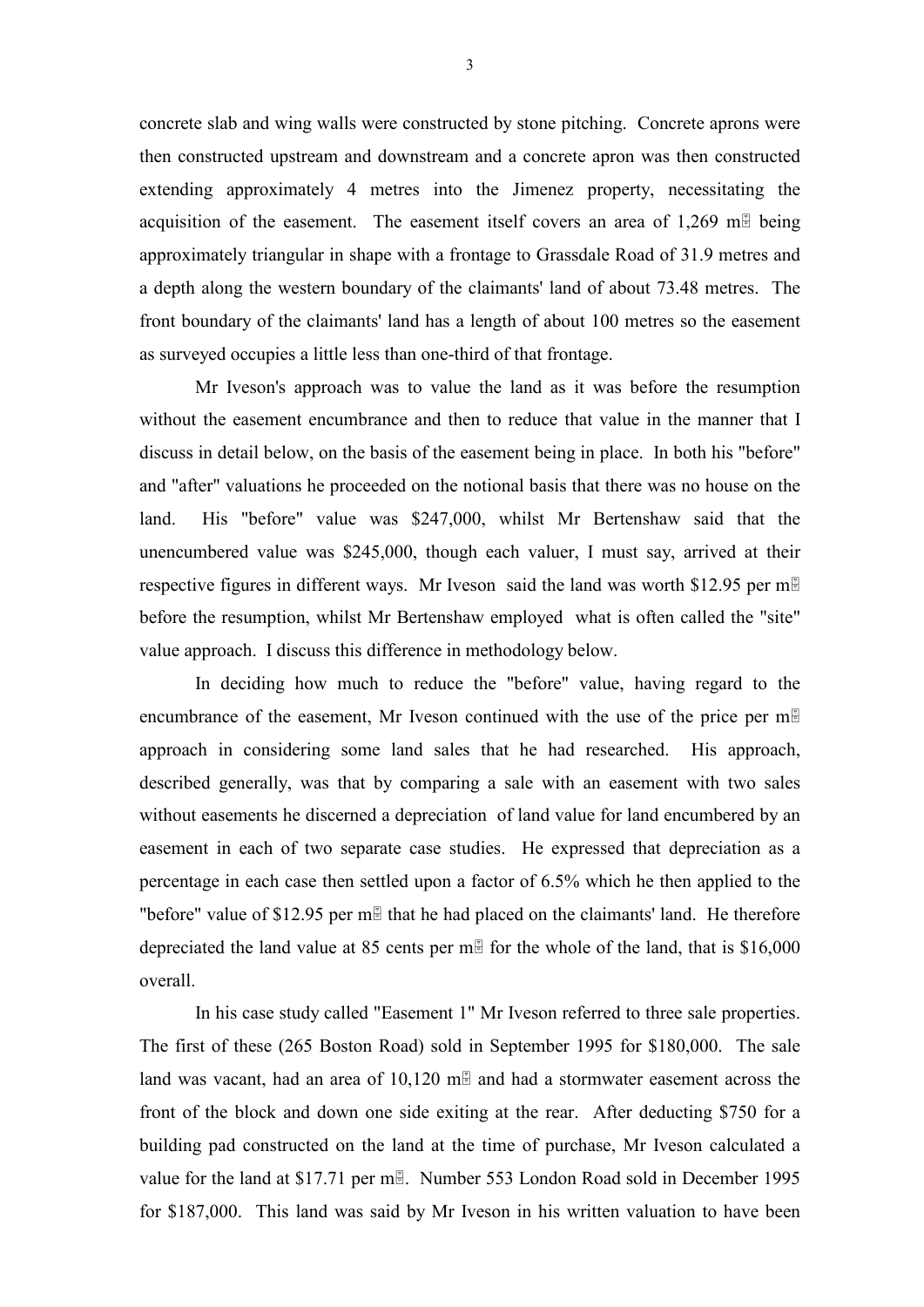vacant at the time of sale and, based on the land's area of  $10,130$  m., he calculated an analysed value of \$18.46 per m. He wrote that this sale land was similar to 265 Boston Road excepting that it had no easement and, as in the case of the Boston Road property, required a bridge over the watercourse to provide access to the house site. He calculated a percentage drop in value due to the easement at 4.01%.

A property at 308 London Road was also compared with 265 Boston Road. The London Road property sold in July 1995 for \$190,000, was vacant and had a full length stormwater drain running from the front at an angle to the rear of the land, however, bridging to gain access to the house site was not required. Mr Iveson said that the sale property was not as well located as 265 Boston Road and the watercourse was inferior to that found on the Boston Road property. He analysed the sale price to a figure of \$19 per m., however, employed an approach which did not take the actual area of the land of 8,094 m. but assumed the block to be 10,000 m. a size common in the area, and deduced the analysed rate on that basis. A rate calculated in accordance with the actual area of the block would result in a figure of \$23.47 per m.

Mr Iveson's method of calculating the value per m $\overline{B}$  based on a standard 10,000  $m<sup>th</sup>$  block recognises, in effect, the significance of "site" value in the purchase of a rural residential block of land. It is not appropriate, however, for a valuer to make such an adjustment to a sale. He must take the sales evidence as he finds it. It may be convenient if I now deal with the issue as to whether a rate per  $m\overline{B}$  or whether a price for a "site" is the appropriate method of valuation, though my final treatment of Mr Iveson's valuation does not depend on whether a "site" value or pro-rata method is appropriate. Mr Iveson said that "as the land area increases the rate per  $m\bar{d}$  does fall". I think that what Mr Iveson observed is a market where land is purchased on a "site" value basis, that is one where the characteristics of the land are important and where allowances will be made for size along with locality, shape, topography, aspect and other relevant features in arriving at a purchase price, but adjustments will not be made for size on a pro-rata basis. It does appear to be the case that a common land size found in the area is around 10,000 m $\overline{a}$  and that price adjustments up or down for variations in size from that benchmark are made by purchasers but not, as I appreciate the evidence, on a mathematical basis. For a valuer to convert such market processes to a rate per m formulation adds, I think, a level of precision not demonstrated by the market evidence. The pro-rata approach results from a valuer's understandable desire to demonstrate an objective appreciation of the market. Without doubt, an express amount per  $m\bar{B}$  appears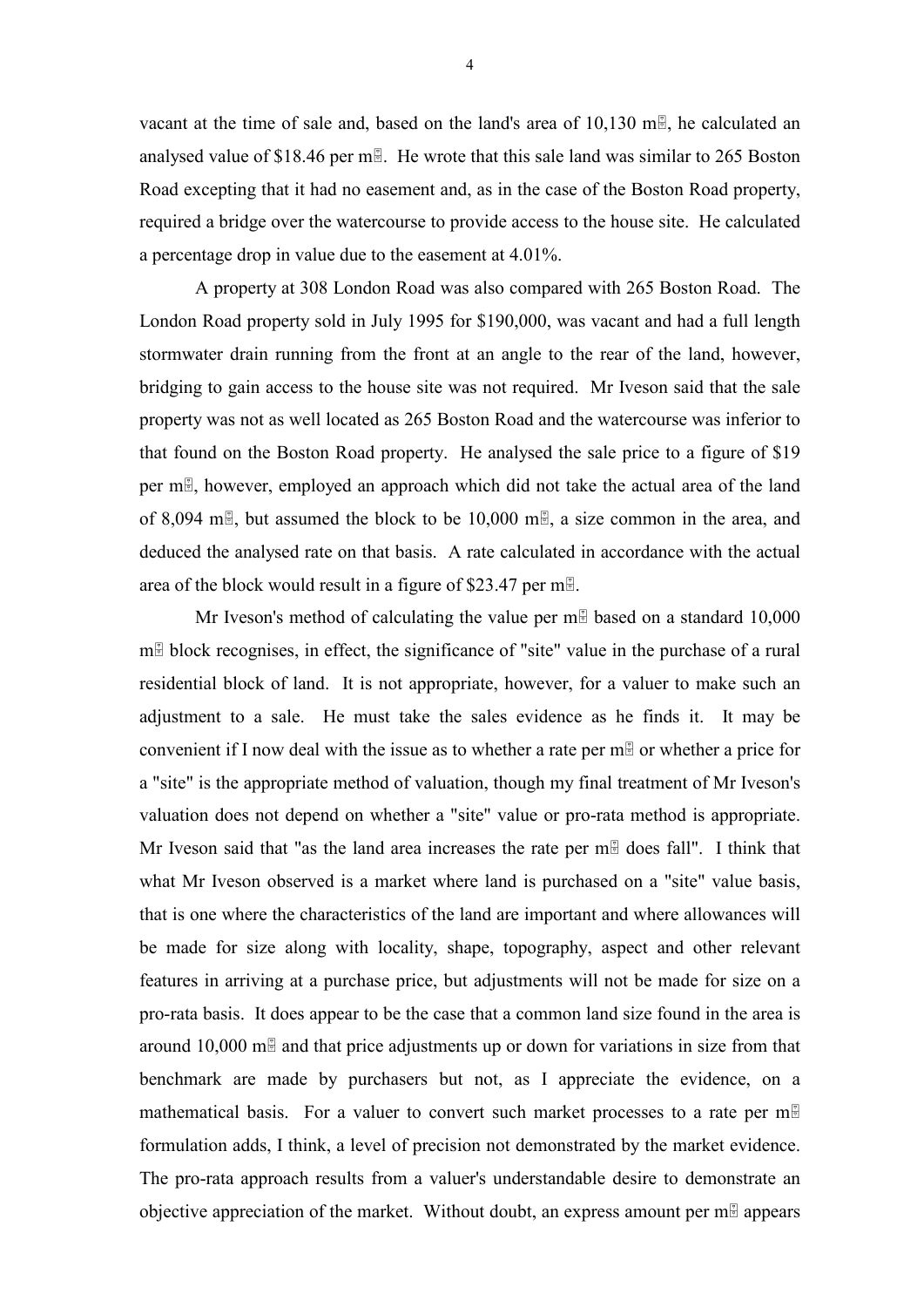to be more objective than the adoption of an "allowance for size", but the decision to adopt the rate per m $\frac{1}{2}$  approach as the explanation of the selected transactions and the consequent need to explain variations in the rate per  $m<sup>th</sup>$  by reference to variations in size is itself subjective. Mr Iveson's rate per m $\frac{m}{2}$  approach assumes that each m $\frac{m}{2}$  of the land is equal in value, yet Mr Iveson expressed the view himself that the loss of land for beautification at the front of the property on the waterway was more significant than a loss of land at the rear. It follows that a loss of land from one part or another of a rural residential site could have a quite different effect on value. This is not consistent with a valuation based on a price per  $m \mathbb{F}$  which, in Mr Iveson's written valuation, proceeds on the basis that each  $m\overline{B}$  of the Jimenez land is of equal value.

There are many instances in this jurisdiction where the "site" value method for valuing rural residential lands has been recognised and adopted as reflecting the market approach to pricing such lands. (See, for example, *Kneiling v. The Crown* (1978) 5 QLCR 162, *Dewar v. The Valuer-General* (19809) 7 QLCR 112, and *Hutchins and Cunnington v. Shire of Woongarra* (1992) 14 CLR 286). Having regard to these authorities; to Mr Bertenshaw's view that properties such as the claimants' land and the sales referred to by Mr Iveson and himself demonstrate the "site" value method in operation; to the absence in the evidence of any clear support for adopting a rate per m approach in assessing value, I find that the sales evidence is best understood on the basis that purchasers are buying a "site" and that it is inappropriate to analyse sales on the basis of a rate per m $\overline{B}$ . For Mr Iveson to successfully propose a new approach to such valuations requires more than was placed before me.

Mr Iveson also said, however, that as the claimants' land falls just short of being 2 ha in area, and as lands in the area which are greater than 2 ha can be subdivided, then there is some warrant for adopting a pro-rata approach. There are two things that I would say about this: first, his own adoption of \$12.95 per m $\frac{1}{2}$  for the subject land compared with higher unit area prices for smaller parcels contradicts this proposition; and second, given that the prospect of a relaxation by the local authority to allow subdivision of lands less than 2 ha is more of a hope than a prospect demonstrated by reference to evidence, a pro-rata value rate would not be adopted, but any such prospect would probably sound in the addition of a premium to the site value if the market perceived such a premium to be appropriate. I might add that any such potential remains unaffected in the after resumption situation, given that the easement is an encumbrance on title and not a reduction in the land area;.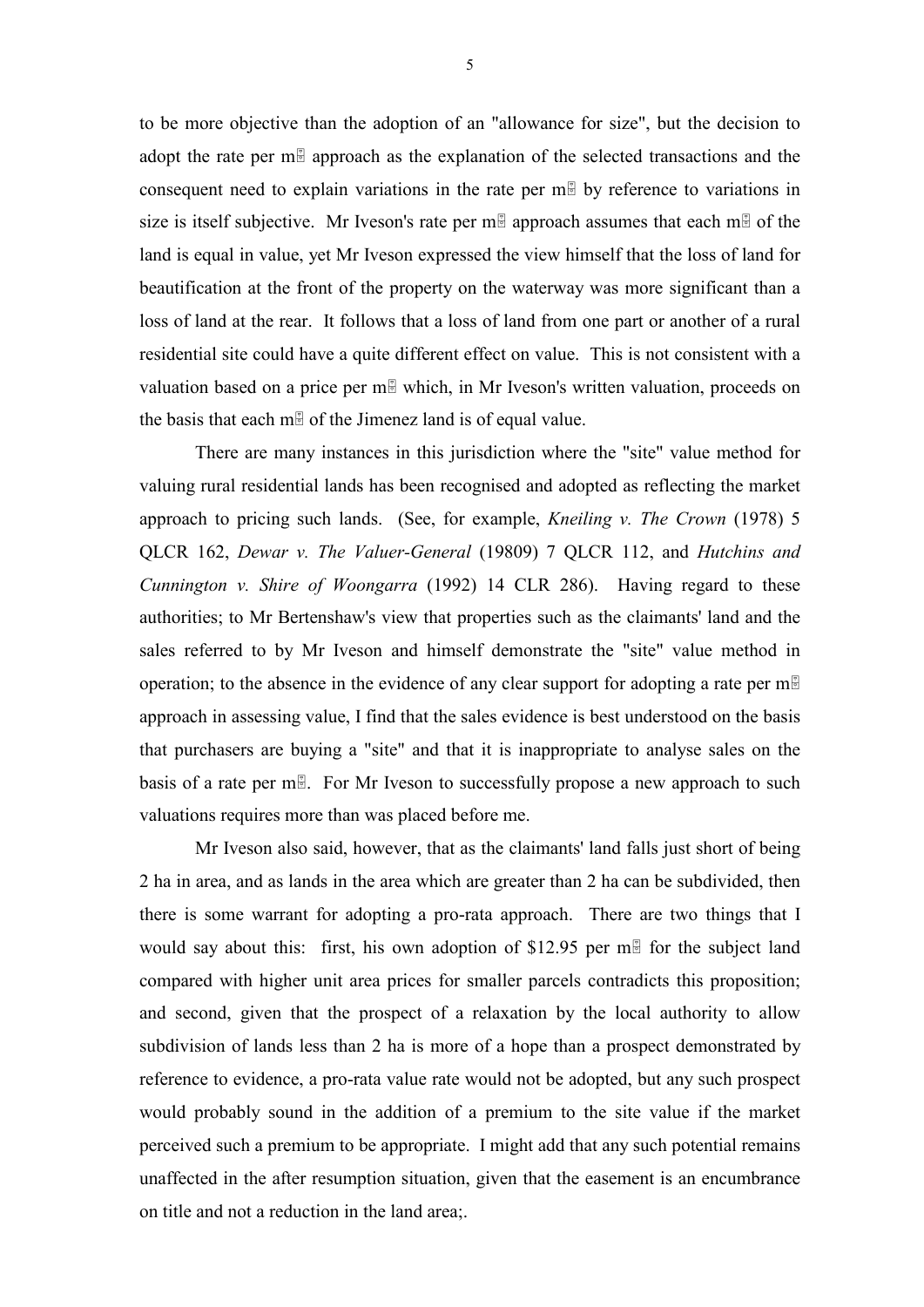I was invited by counsel for the claimant to put aside Mr Iveson's use of a rate per  $m\bar{d}$  if I found it unacceptable and consider his approach at the broader level. His "Easement 1" case study and "Easement 2", which I will discuss shortly, proceed on the basis that the sole material difference between the land with and without easements is the presence of the easement. That is, using a "site" approach the reduction overall evidenced by comparing 553 London Road and 265 Boston Road is, using Mr Iveson's figure, 4.01%. In other words, there was no need in calculating the percentage reduction to analyse the sale lands to a rate per m $\frac{m}{2}$  basis. Now the 4.01% appears to be calculated on the basis that 553 London Road (that is the property without the easement) sold for a price of 4.01% higher than 265 Boston Road (that is the property with the easement). I understand the structure of Mr Iveson's method to be, however, one of asking how much one would pay for land with an easement in place, thus the approach ought to be the obverse of that which produced his 4.01%. Put simply, the question should be: how much less is 265 Boston Road than 553 London Road, in value? On this basis the percentage rate calculates to about 3.75%. Similarly, where he calculated the figure of 6.4% in comparing 308 London Road to 65 Boston Road, the figure is closer to 5.26%.

Now as I have said earlier, for Mr Iveson's approach to be of assistance, the sole material difference between the sale properties must be confined to the presence of the easement on 265 Boston Road or any differences must be capable of being resolved into reliable quantifiable amounts or adjustments. The evidence regarding the "Easement 1" case study, however, does not support that proposition, though some of the other material considerations indicate the difference between sale prices to be conservatively in support of Mr Iveson's analysis, while others erode the reliability of the calculated discount rate. I will now mention some of this further evidence.

- In the case of 553 London Road, whilst Mr Iveson thought that land to be "a more rugged block" than 265 Boston Road, Mr Bertenshaw expressed the view that the rear of the London Road property where the dwelling has been constructed is more elevated and provided better aspect than does the Boston Road land.
- The Boston Road property and 553 London Road both needed bridge access to provide vehicular access to the house. In the case of the Boston Road property there was no bridge included in the sale, according to the evidence, but whilst Mr Bertenshaw estimated that one costing between \$6,000 and \$10,000 is to be now found on the land, Mr Iveson expressed the view that such a bridge would cost between \$1,800 and \$2,000. At the time of the sale of 553 London Road, an old timber bridge was on the land, but that was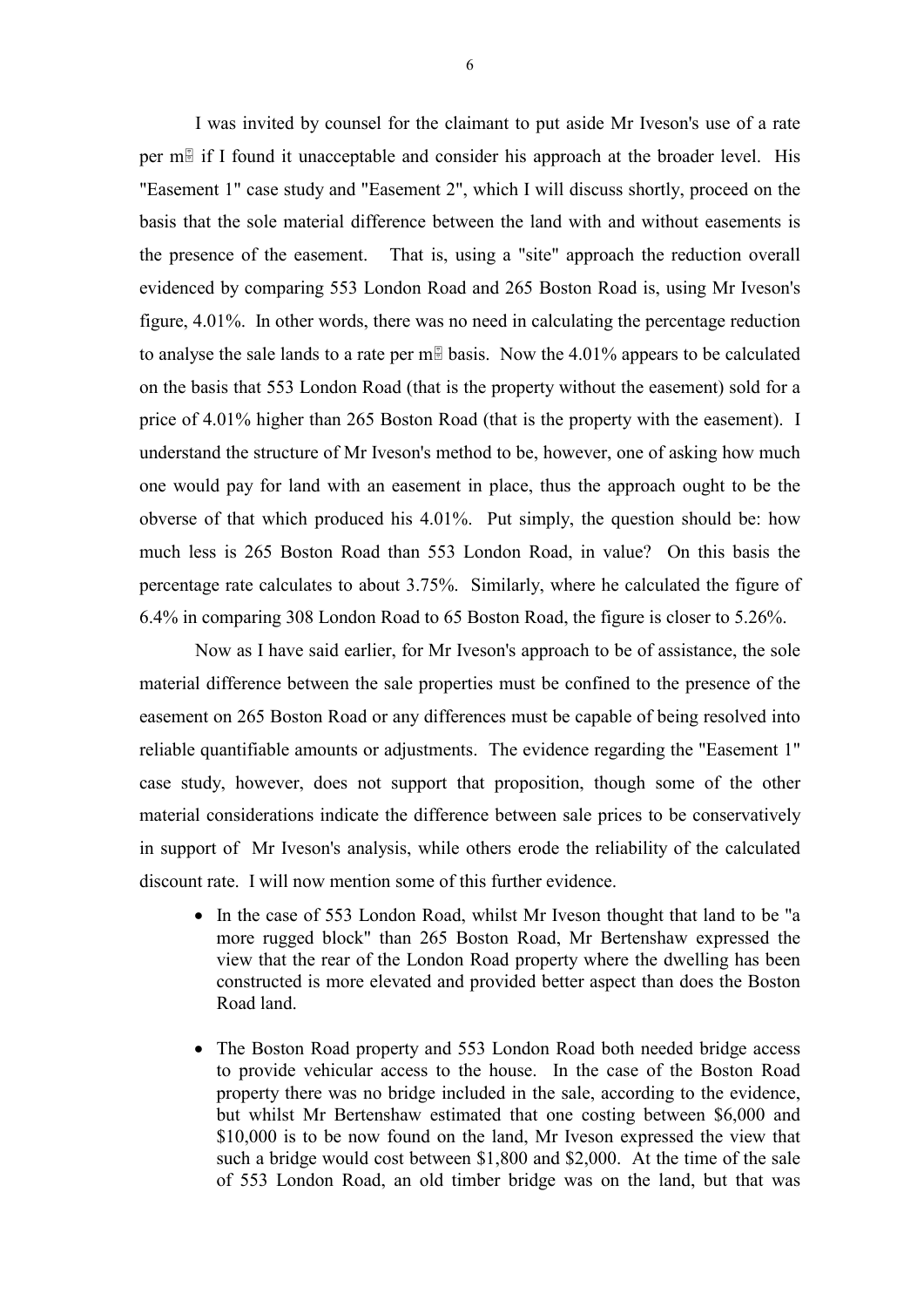replaced later and, according to Mr Iveson, would have cost about triple that of the bridge now found on the Boston Road property.

- The 308 London Road property did not require a bridge as the watercourse there is found running almost parallel to the side boundary.
- Mr Bertenshaw said that the 553 London Road property had a house on it at the time of sale and that was occupied for approximately one year after settlement. Mr Iveson agreed that he should have made some allowance for the house.
- Whilst Mr Iveson was of the view that the topography on 308 London Road was inferior to that of the Boston Road property and the watercourse was unattractive, Mr Bertenshaw said that it was the same watercourse on each of these blocks and was similar in form on each.

Mr Iveson provided another set of three sales in a case study entitled "Easement 2" with the rationale being similar to that which I have already described in "Easement 1". In "Easement 2" the easement block, 204 Stanborough Road, has an area of 10,010  $m\bar{m}$  and sold in February 1997 for \$190,000. A stormwater easement is located commencing at the frontage of the land and travels along one boundary until it dog-legs exiting part way along the rear boundary. There is a house on the land which Mr Iveson described as being well below the standard for the suburb. He proceeded on the basis that a developer would remove the house and estimated its worth at \$5,000. Number 247 Grassdale Road has an area of 10,090 m $\overline{a}$  and sold in March 1997 for \$200,000. The land was vacant at the time of sale and is affected by a watercourse, but no easement, at the rear south-west corner. Mr Iveson made an allowance of \$3,000 for the removal of a house and debris from the land. He calculated the percentage difference between the easement affected block and 247 Grassdale Road at 8.2% which was less than the 8.86% that I calculated in the manner that I have described earlier.

Number 433 Grassdale Road sold in September 1996 for \$215,000, the block having an area of 10,690 m $\overline{B}$ . There is a creek that enters the sale property at one corner and travels along a side boundary, then veers towards the rear boundary and exits. An old style low-set brick home was on the land at the time of sale and Mr Iveson applied a value of \$15,000 to that house on the basis that it was sub-standard for the suburb and would be either demolished or extensively renovated. The sale land was described as being on a busy corner of Tilley and Grassdale Roads and being under threat of road widening with the introduction of a new Moreton Bay Road. Mr Iveson calculated the percentage discount for the 204 Stanborough Road sale compared with 443 Grassdale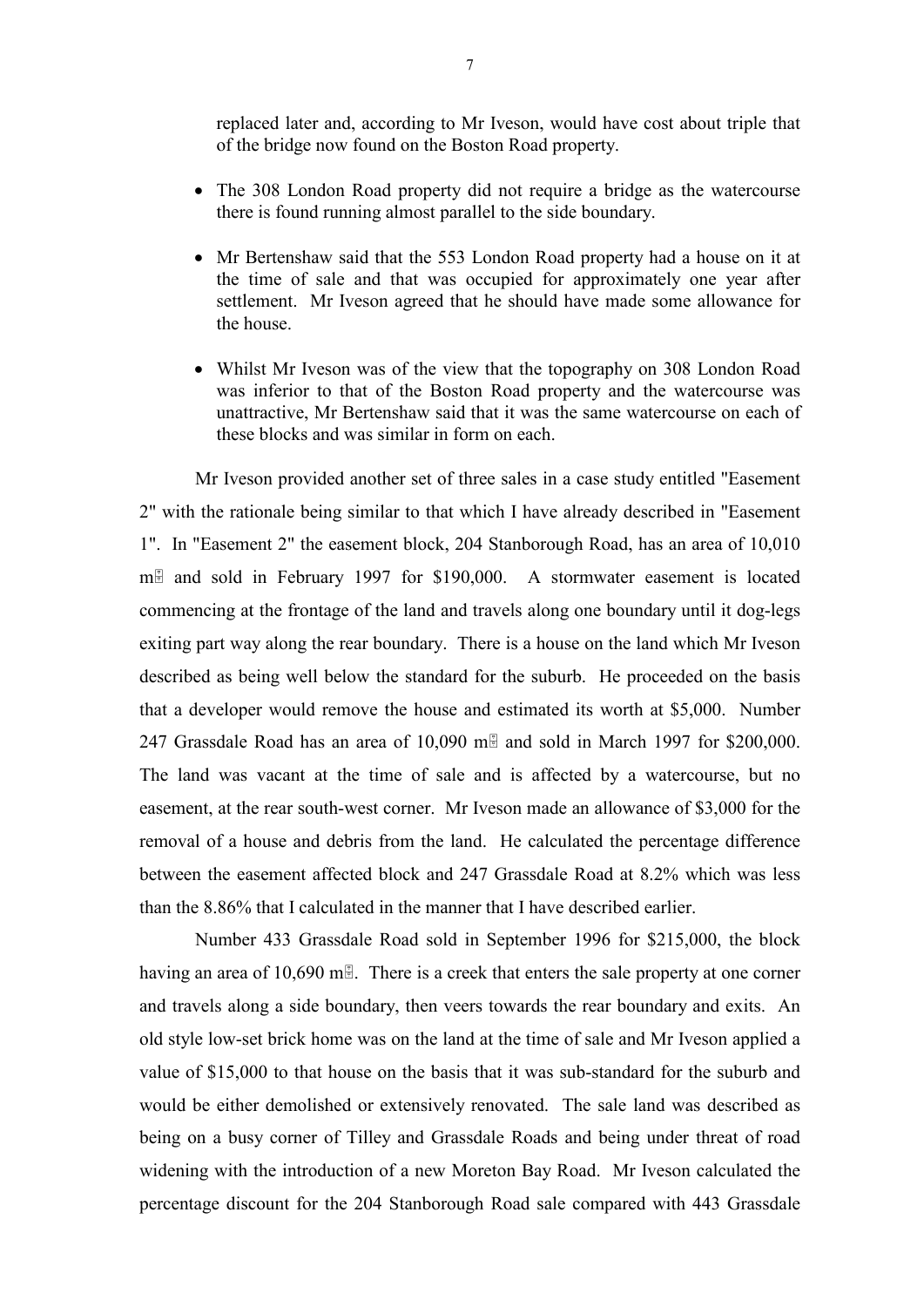Road at 6.4%, whilst my calculation was 5%. The various comments made in evidence by the respective valuers on the "Easement 2" sale properties were as follows:

- Mr Bertenshaw said that 204 Stanborough Road was an inferior property to the other sale properties included in the Easement 2 exercise because of its location on the corner of Stanborough and Grassdale Roads. He said that such a position was not favoured in a rural residential usage because of the intrusion of noise from such a location. Mr Iveson, on the other hand, saw an advantage in the corner location as it would allow the orientation of a house away from the western aspect.
- Both valuers agreed that the watercourse on 247 Grassdale Road had limited impact on that property as it is located touching the rear south-west corner only. Mr Bertenshaw said that by comparison the easement on 204 Stanborough Road is very large, having an area of 2,581 m $\frac{1}{2}$  covering virtually the whole of the eastern boundary of the land and cutting across to the north-west exiting at the rear. On this basis he asserted that 247 Grassdale Road was substantially superior.
- Mr Bertenshaw did not value the house at 433 Grassdale Road, but his observation from the outside led him to the view that it was worth substantially more than \$15,000. In any event he offered the criticism that the \$15,000 value was a subjective view.
- It was generally agreed that the creek on 433 Grassdale Road had little impact on the frontage of the land in the sale.

Mr Iveson provided a further case study entitled "Easement 3" in which provided sales indicating the level of diminution reflected where easements for electricity purposes are imposed. He indicated that this exercise was not relied upon directly by him, but was included to show the level of impact of electricity easements on value. I see no benefit in discussing the "Easement 3" exercise further.

There was no mention in the evidence dealing with the "Easement 1" and "Easement 2" exercises of the terms of the easements in each case, nor of the practicalities associated with the grantee exercising rights under either easement or the impact on enjoyment of the servient tenement. It would have been necessary, in my view, for a valuer relying on the methodology employed in Mr Iveson's valuation for evidence of this type to be adduced to ensure that the lines of comparison are appropriate. In the instant case, Mr Iveson thought it to be of particular importance that the claimants would be denied the opportunity to beautify the easement area as others had beautified watercourse surrounds in the surrounding area. Photos were tendered showing such works of improvement on other properties. Mr Iveson also thought that the terms of the easement on the claimants' land conveyed the threat of further works or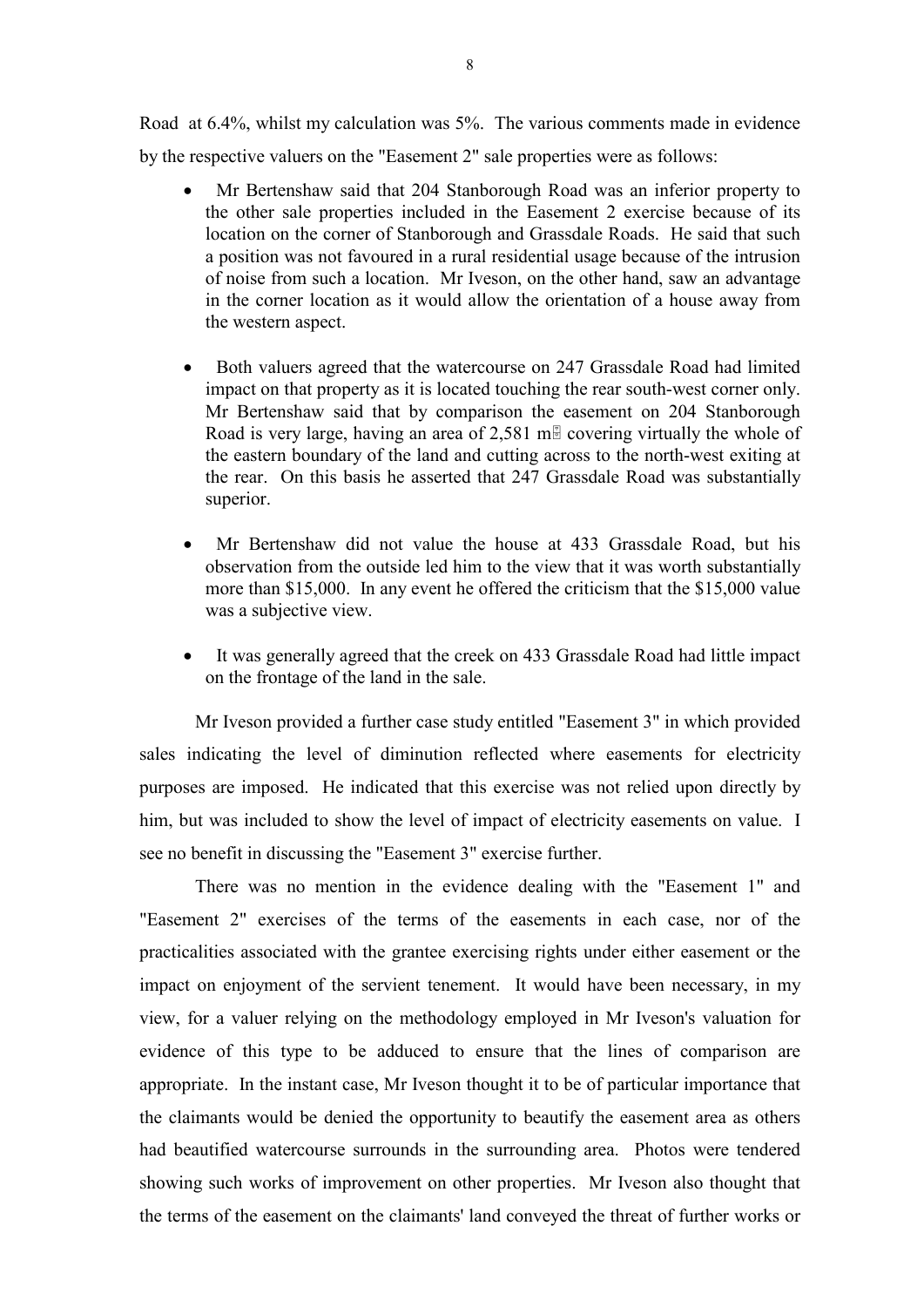intrusion by the grantee onto the grantor's land. It was not made clear to me whether these two issues were significant in the cases discussed in the "Easement 1" and "Easement 2" case studies.

Additionally, I have concluded that, given what both Mr Iveson and Mr Bertenshaw had to say about the sales in "Easement 1" and "Easement 2", I cannot be confident in adopting Mr Iveson's 6.5% or any other percentage allowance as fairly representing a diminution in value which should apply to the claimants' land. Not only is there a number of adjustments and judgments that need to be made in attempting to identify the percentage rate, there is a requirement to assume that variations in sale price are not referable to any market idiosnycrasies. It is not unusual for small variations in sale price to result from those human elements which influence transactions and the percentage rates sought by Mr Iveson or one indicated by adjustments made by me are too close to what might constitute a normal market variation to be adopted with any confidence. In addition, I have no basis upon which I might select an appropriate percentage factor in the range provided, assuming for the moment that the revealed rates properly reflect the depreciating effect on value of an easement, only.

There may be cases where a percentage diminution can be ascertained from the sales evidence and the identified factor applied to a property which has been the subject of an easement resumption. I note with interest that in *Kater v. Electricity Transmission Authority of New South Wales* (unreported 9 February 1996) the Land and Environment Court of New South Wales also considered this method, but in that case also found on the evidence that the method could not be reliably employed.

There is a further reason why I would not adopt a percentage diminution method in the instant case and that relates to the difference in size between the claimants' land and the lands which were considered in each case study. The adoption of a percentage rate ascertained from much smaller blocks of land produces a magnified compensation amount when applied to a larger block whereas the opposite would usually be the case. All things other than the size of the affected land being equal, an easement affecting 1,269 m. would result in a greater proportional impacted area in a small lot than in one the size of the claimants' land, thus a greater imposition on the use of the land would result. Let me demonstrate my concern this way: the application of a 6.5% reduction in value for an easement on a 10,690 m $\overline{B}$  block such as 433 Grassdale Road would, on Mr Iveson's analysed land value of \$200,000, result in a depreciation of \$13,000. For the claimants' land, however, valued at \$247,000 and having an area of 19,104 m.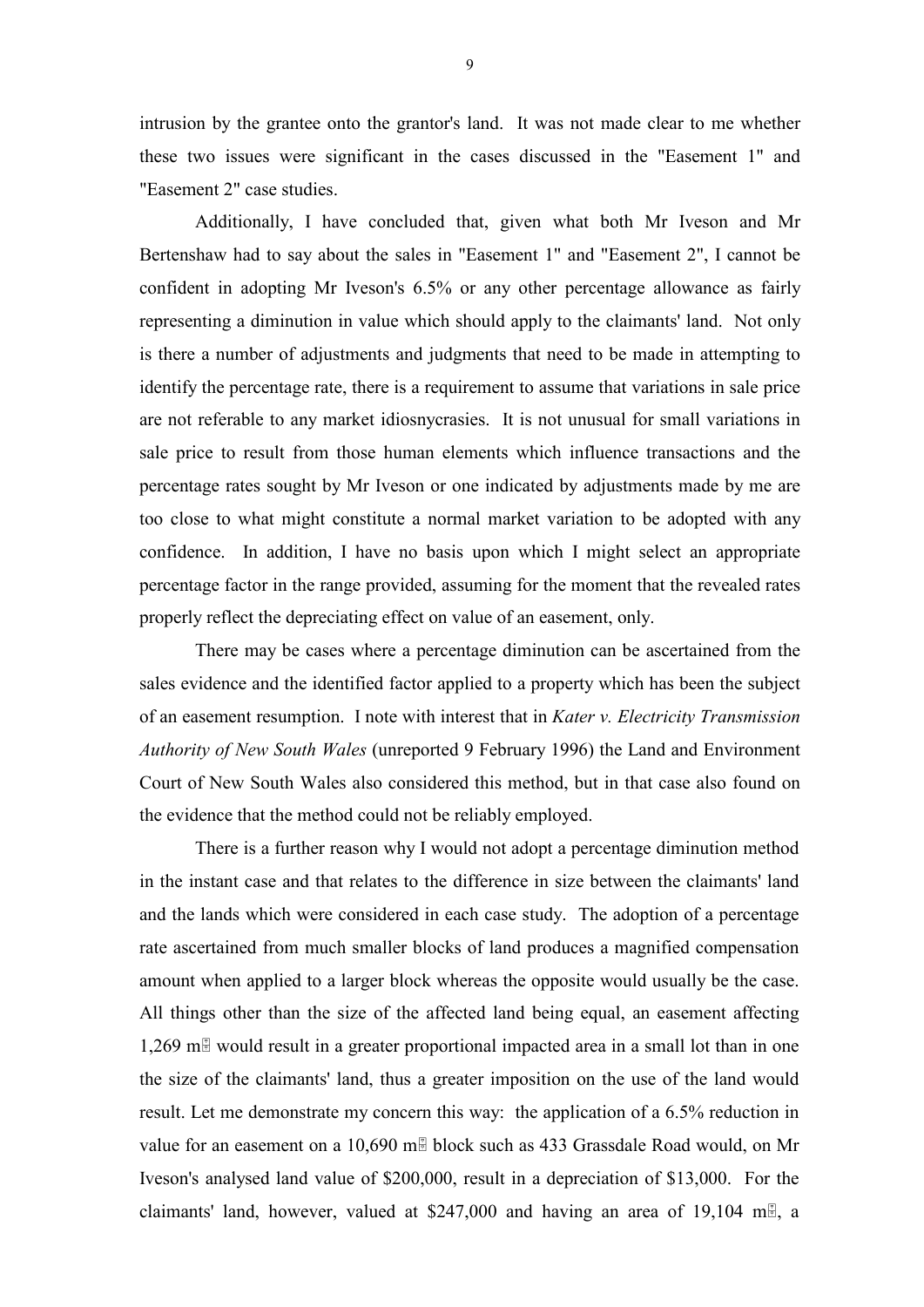diminution in the amount of \$16,000 results. In the case of 308 London Road which has an area of 8,094 m $\overline{a}$  only, and a price of \$190,000, the diminution in value would be about \$12,350. Such figures indicate to me that whilst the percentage diminution method may be useful in certain cases, care needs to be taken to ensure that the properties which are the source of the adopted percentage rate, and the subject property, are comparable in the usual material respects having regard to the highest and best use of the land. It is important in the case of rural residential parcels to ensure, where the evidence supports the use of the percentage discount method, that it is employed to discount the value of the "site", not the value or each m $\overline{B}$  of the site, as if the size was a mathematical determinant of value. This is particularly important where there is no evidence of loss due to severance or injurious affection; and that is the case here.

I have already introduced Mr Bertenshaw's "before" value and have mentioned that it was based on a "site" value approach. This is how he assessed the diminution in value resulting from the imposition of the easement:

"The only loss in value is attributable to a 'Blot on Title', and in accordance with Court precedents, this has been assessed at 10% of the freehold land value on a rate per square metre basis. No attempt has been made to discount the value of the affected area due to the existence of the watercourse.

# **VALUATION**

| VACANT LAND VALUE ASSESSED AT     | \$245,000     |    |
|-----------------------------------|---------------|----|
| <b>RATE PER SQUARE METRE</b>      | \$12.82/m     |    |
| <b>EASEMENT AREA</b>              | 1269 mH       |    |
|                                   |               |    |
| 1269 m $\alpha$ \$12.82/m x 10% = | \$1,627       |    |
| <b>DIMINUTION IN VALUE</b>        | (Say) \$1,650 | 11 |

In Mr Bertenshaw's view, as expressed in his written valuation, the natural watercourse was common in the before and after situations, the only difference being that after the easement was taken a small concrete apron was constructed on the claimants' land and an easement encumbered the title. Implicit in this is the proposition that the watercourse did not provide any particular advantage which was lost by the imposition of the terms of the easement.

Two of the "Court precedents" he referred to were *Bullivant v. The Minister* (1936) 4 The Valuer 160 and *Joyce v. Northern Electric Authority of Queensland* (1974) 1 QLCR 171. Both of these cases were concerned with lands which were farming properties and the valuation method used in each case reflected the value of the parent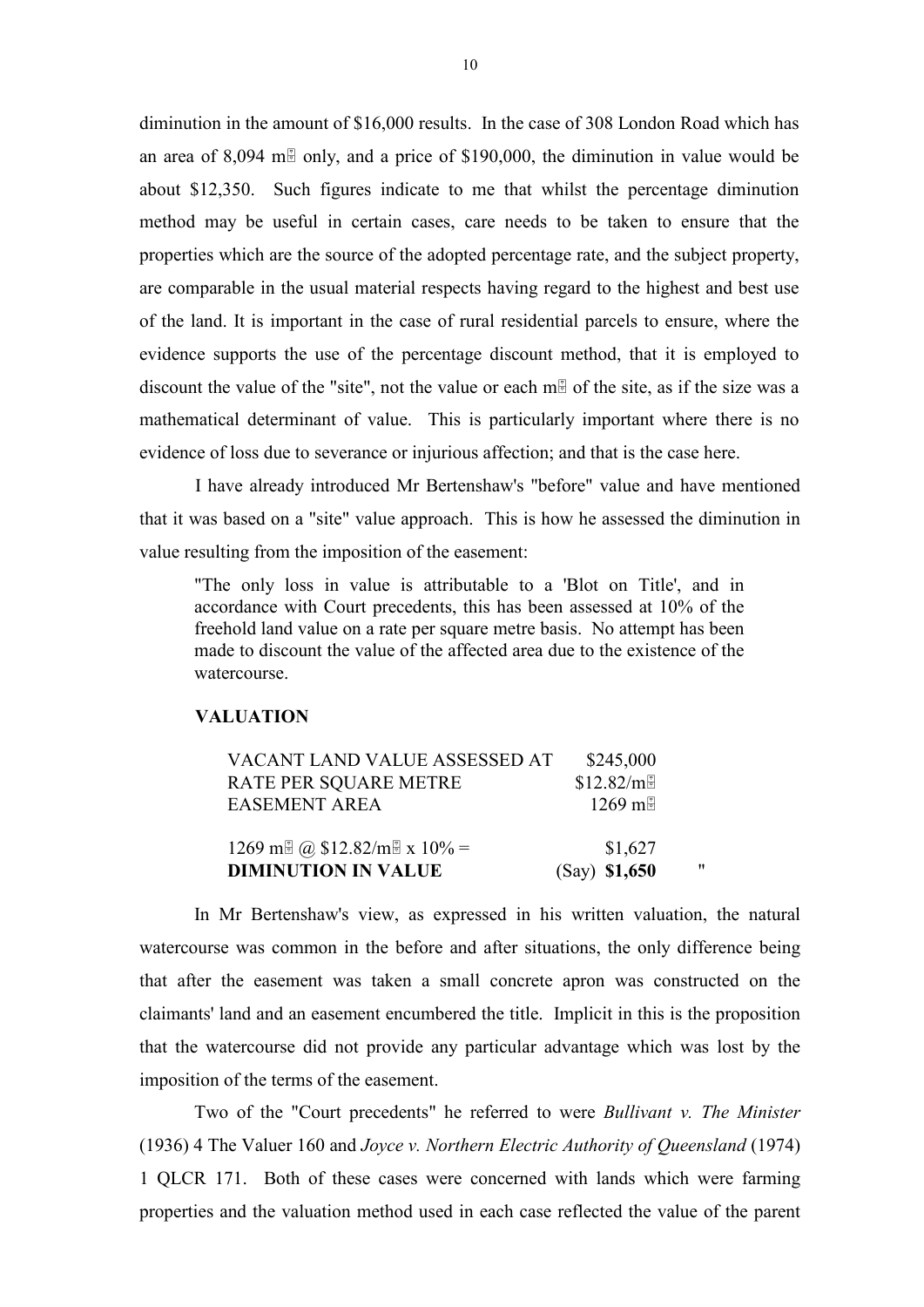lands on a price per unit area basis. They do not, in my understanding of the reasoning presented in the reported decisions, indicate an approach which should be employed in the case of a rural residential site valued on a "site" basis.

Mr Bertenshaw also referred to *Standfield v. Brisbane City Council* (Land Court unreported 16 June 1995). This case involved the acquisition of an easement for water supply purposes over a rural residential block of land, however, is readily distinguished from the present case as the land over which the easement was imposed was treated as surplus grazing land to the rear of the residential parcel and was valued by the Court and by the valuer for the resuming authority (Mr Bertenshaw in fact) as grazing land having a value expressed on a per unit area basis.

In short, I see none of the authorities referred to by Mr Bertenshaw as being of assistance in the manner suggested by him. Apart from distinguishing those cases in the manner that I have, I should point out as a general proposition that factual conclusions in earlier cases cannot provide anything but general guidance. That is, they are not evidence to be used in a later case and, of course, a conclusion on the level of diminution in value is a conclusion of fact.

It is generally useful to recall the principles that guide us in a case such as this and I can find no better expression of such principle than that which is to be found in *Joyce v. The Northern Electric Authority of Queensland*:

The principles to be applied in the compulsory taking of an easement are no different from those applying when the full fee-simple is taken. This Court must restore, as best it may, the claimant in money form, to the position which he enjoyed prior to the taking of the easement. For practical purposes it becomes a matter of assessing the extent to which he has been disadvantaged as the natural and reasonable consequence of the taking of the easement." (at 177)

" Each case must be considered according to the terms and conditions of the easement created and the frequency and magnitude of the disturbance likely to result in consequence to the claimant's proprietary rights." (at 178)

It would, in my view, be incongruous to assume that a hypothetical prudent purchaser would view the land, encumbered by the easement as being a piece of rural residential land, a small part of which has had its value reduced by a particular or even an approximate amount as if its unencumbered value was the same per  $m \overline{a}$  as every other  $m \equiv 0$  of the land. Consistent with the observation that a parcel of rural residential land is purchased as a "site" is the proposition that the "site" price is arrived at having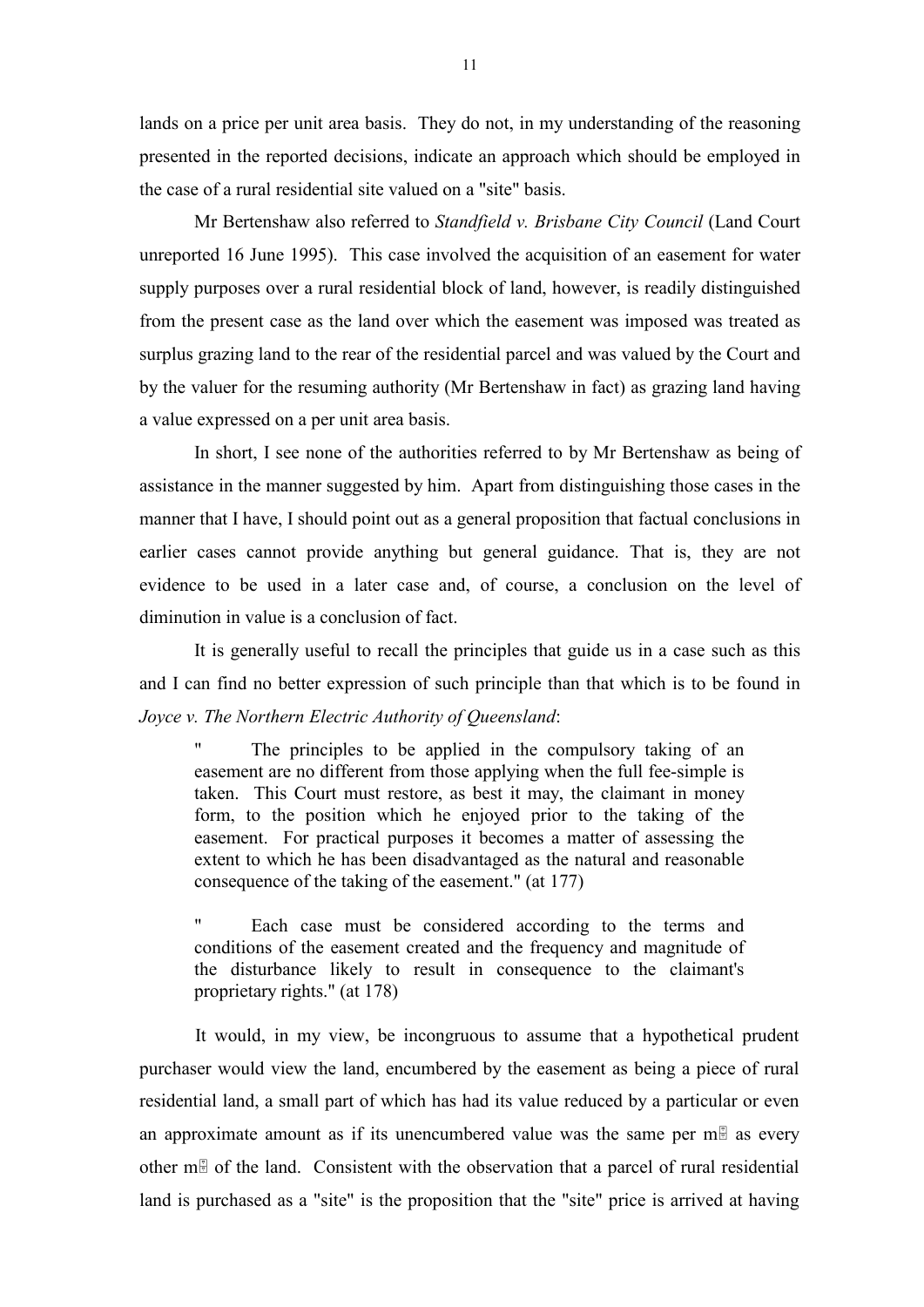regard to the positive and negative features of the land including, where relevant, the presence of an easement. I agree with Mr Bertenshaw's proposition that it is only the 1,269 m $\overline{a}$  of land over which the easement has been taken which has diminished in value, however, I do not consider that it is consistent with the "site" value method to attempt to assign a value to the affected part and to diminish that value following the resumption. In my view the proposition is better expressed by saying that the overall value with the easement having depreciated part of the land would be less than the overall value with no easement. I therefore find that the approach adopted by Mr Bertenshaw, whilst appropriate for grazing or farming land, is not appropriate for land purchased as a "site".

I can sympathise with both valuers in their respective attempts to produce their valuations based on a methodology which is discernible and capable of analysis and criticism. In the absence of suitable "before" and "after" sales evidence, their desire to produce reasoned outcomes is understandable. Nevertheless, I am of the view that neither method is valid. The best that I can do is to adopt what I think would be the perspective of the hypothetical prudent purchaser and to consider the easement from that viewpoint. The position that I have arrived at thus far is similar to that confronted in *Brancatisano & Anor v. The Minister* (1967) 16 LGRA 405.

The start point is the "before" value and given my conclusion at the end of these reasons, it matters little whether \$245,000 or \$247,000 is adopted, however, I will comfortably use Mr Iveson's figure of \$247,000 as the "before" value. Now that value is with the natural watercourse in place. There was no structure on the subject land associated with the watercourse, there being vegetation in the easement area.

The evidence is that the stream cut into the south-west corner of the land only marginally, but that the easement involved another 4 or so metres intrusion into the land. Mr Iveson's applied diminution in value is based on the claimants, after the resumption, being denied the prospect of beautifying the watercourse and its frontage. The owner of the encumbered property can in terms of the easement mow the grass on the easement area, however, the grantee has the right under the grant of easement to remove any other vegetation. The easement's location at the front of the property means that the impact, such as it is, on the potential for beautification is greater than it would be were the easement found, for example, at a rear corner. It was accepted by Mr Bertenshaw that there is some merit in Mr Iveson's point with respect to beautification, however, in his view the issue is one of only minor significance. I observe that the easement document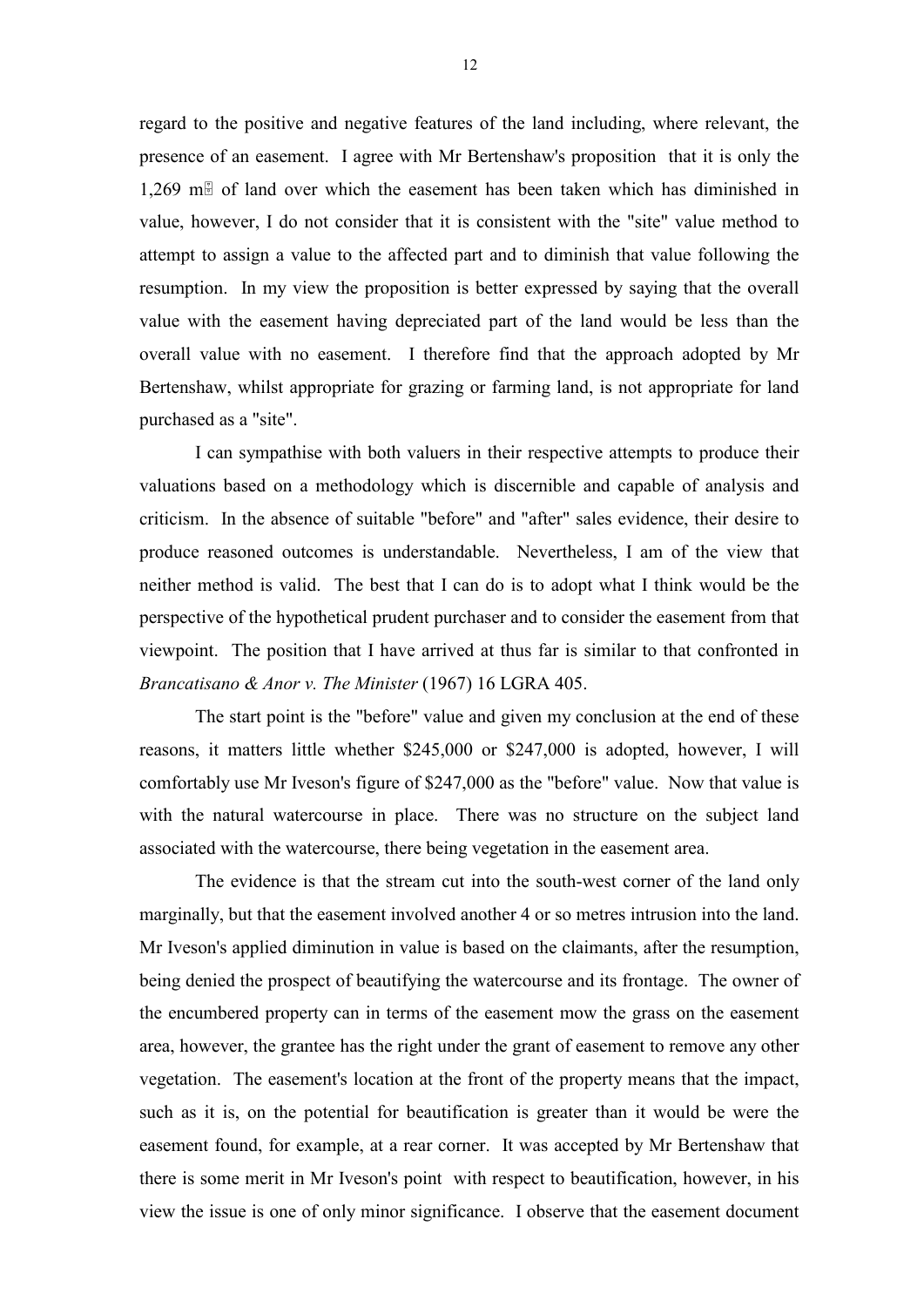allows for permission to be granted to the registered proprietor with respect to the planting of trees and placing of structures on the easement area and whilst there was no evidence as to the prospect of such permission being forthcoming, I would have thought that appropriate shrubbery which supported stream stability and did not impede water flow would have a prospect of being allowed. Indeed, evidence given by Peter Edward Barnes for the respondent was that the planting of trees which would both stabilise the banks and shade out weed growth was generally an appropriate form of management along streams of the type involved. It is important that I make it clear, however, that on this particular point Mr Barnes' comments were not directed to the claimants' property, but were made as part of a more general discussion. Importantly, however, that the claimants need to seek permission to carry out beautification and cannot freely plan and implement beautification over an area of  $1,269$  m $\overline{\mathbb{B}}$  at a front corner of their land. The easement area is deeper into the land than it is wide at the frontage, therefore does not impact to the extent that it would were the reverse the case, however, as I indicated earlier, it covers just under one-third of the frontage of the claimants' land. I think that Mr Bertenshaw has been a little too dismissive of this claimed loss and find that some allowance needs to be made for it. Indeed, Mr Bertenshaw's valuation appears to have been based on the proposition that the watercourse was a disadvantage before resumption and that this disadvantage persisted after the resumption. His concession during cross-examination that the stream offered a prospect of beautification is, therefore, of significance.

The other part of Mr Iveson's concerns falls under the heading of "Blot on Title". There were two aspects to this: first, the mere presence of the easement encumbrance on the title would have an off-putting effect to an intending purchaser and would deliver to that purchaser a bargaining tool; and second, the prospect that the grantee will exercise its rights under the easement to the fullest and therefore increase the level of intrusion into the claimants' land beyond that which has already occurred was seen by Mr Iveson to be a matter of major significance.

In my view the correct approach is not one of reading the grant of easement document and assuming the worst, but of adopting a practical view of the matter and conducting inquiries which would lead to an intelligent assessment of the risk of further intrusion. Such an approach is supported by the quotation I have taken from p.177 of *Joyce v. Northern Electric Authority of Queensland* included above, and also by *Standfield v. Brisbane City Council* where the then learned President had regard to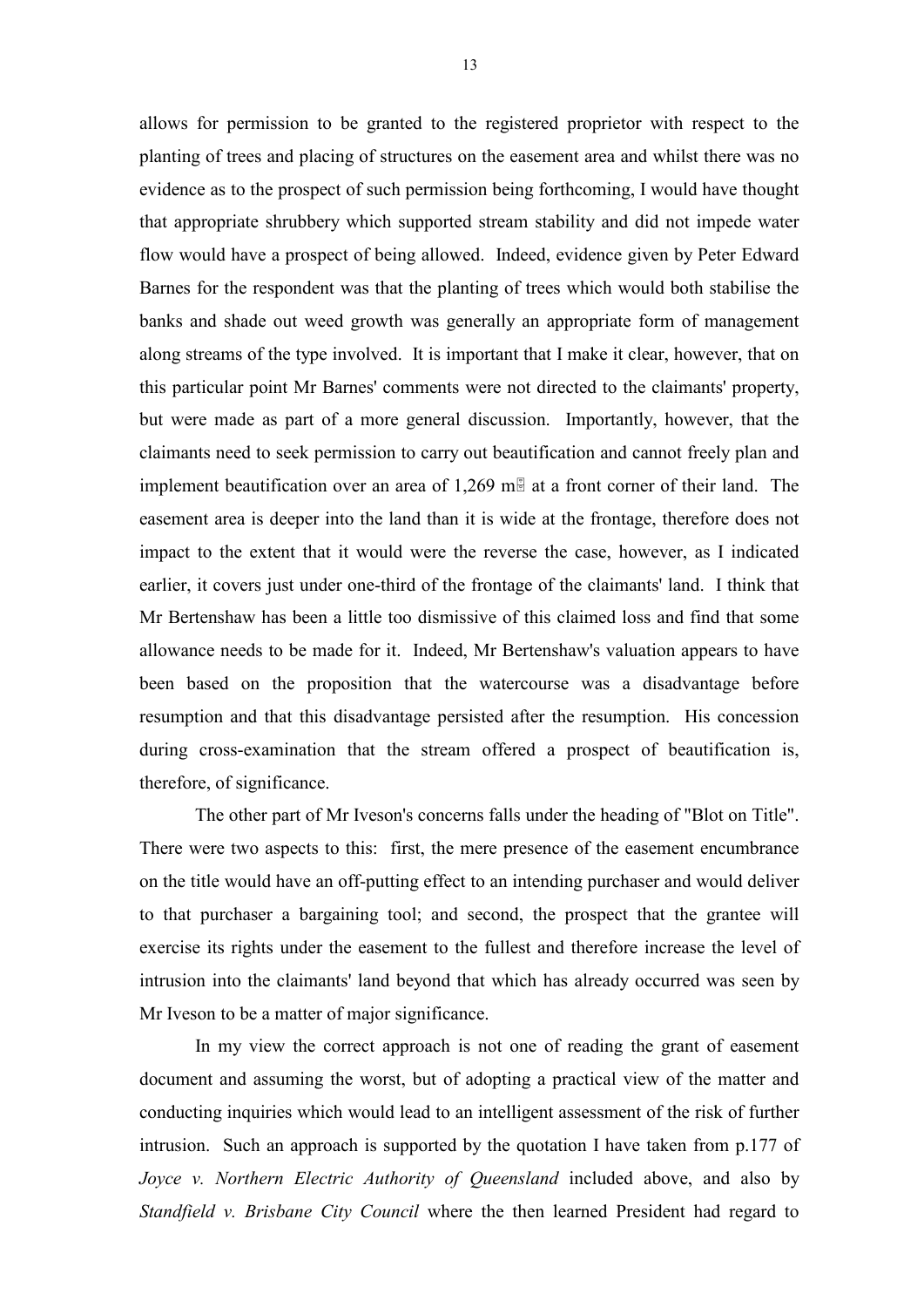evidence of the nature of the works constructed under the authority of the proclamation, to the degree of maintenance required and to what would probably occur should duplication of the pipeline, in that particular case, be required at some stage in the future. In other words, the Court adopted a practical view and attempted to place itself in the shoes of the hypothetical prudent purchaser in considering the significance of those practical issues.

I have already mentioned Mr Barnes who is the acting supervising engineer for the Waterways Program in the Brisbane City Council. He gave evidence which led to the point that it was his view that based on the Stormwater Management Plan for the Tingalpa sub-catchment of Bulimba Creek, which covers the claimants' property, the prospect of the City Council wishing to extend works into the easement area further was remote. Mr Barnes explained that the Stormwater Management Plan is a strategic document which has not and need not be formally adopted by the Council, but is used to guide development in the relevant area in order that development conditions can be appropriately devised and imposed. According to the Management Plan, no works beyond those presently in place on the claimants' land are intended; indeed, there is no flooding problem in the area which would warrant expenditure and adjustment to the natural stream. The stream presently performs well and any stream alteration may result in an undesirable increase in sediment flowing to Moreton Bay. Other than the improvement of road crossings both upstream and downstream from the claimants' land, no works in the form of stream widening or flood mitigation works have been carried out by the Council.

Mr Barnes did admit, however, during cross-examination that water drainage management plans would not always remain static and upstream developments can, in spite of the best intentions by the council, result in an alteration in downstream drainage performance. He thought that the prospect of such a drainage change impacting upon the claimants' land was not probable, but it was a possibility.

The disabilities which I have discussed in the preceding paragraphs do not, in my view, warrant an assessment of compensation in the amount of \$16,000 or even in a figure approaching that level. Whilst I think that Mr Iveson has been earnest in his task of assessing compensation for his client, he has been driven more by technicalities than in drawing back and taking a broad view of the situation. On such a broad view, it seems to me that a figure of \$16,000 would be excessive even in circumstances where the area of 1,269 m $\overline{B}$  was resumed as a fee simple parcel from the parent block. On the